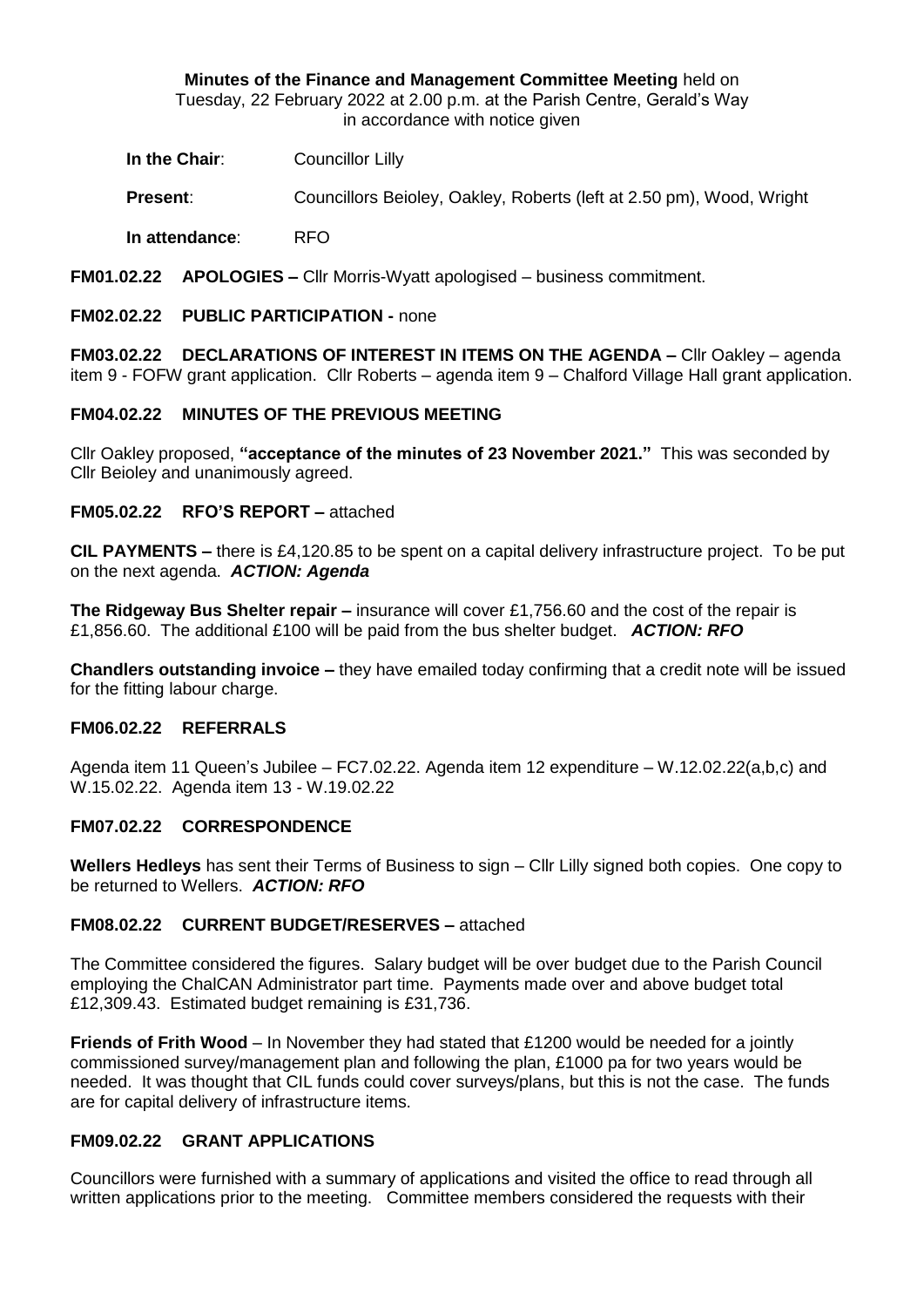recommendations stated in the attached chart. The total is £3,495. Comments made about some of the applications are as follows:

**France Lynch Church Rooms –** In 2017 an award of £1000 was made towards a project involving replacement toilets. Their current request is for funding towards a toilet and sink. Concern was expressed that we had already awarded funds towards this project. After a short discussion, it was agreed to award the requested amount of £300 but they will be advised that we cannot make any further awards for this facility. *ACTION: RFO*

**Art in Brownshill –** we need to get the date when this will commence. *ACTION: RFO*

**Grant Rules –** amendments need to be made to the rules to include total cost and scope of project and additional funding sources. To be put on the next F&M agenda. *ACTION: F&M Agenda*

Cllr Lilly proposed, **"we submit the grant award recommendations to Full Council."** This was seconded by Cllr Oakley and unanimously agreed. *ACTION: FC agenda*

**ChalCAN –** a budget of £6,000 was agreed for the 2022/23 year, out of which salary costs need to retained. It was agreed to grant £3,300 from 1 April 2022. ChalCAN will be made aware that this is not an automatic payment and will be dependent on their finances. They will be asked to provide us with a list of expenditure for the £3,300. *ACTION: RFO*

**Friends of Frith Wood –** it was agreed to make a contribution of £445 towards the cost of a management report with funds coming from the Trees earmarked reserve. *ACTION: RFO*

## **FM10.02.22 LAND ROVER INSURANCE**

| Two quotes have been obtained: | Zurich (current providers) | £336.26 |
|--------------------------------|----------------------------|---------|
|                                | MS Amlin Insurance         | £648.71 |

Cllr Wood proposed, **"we accept Zurich's vehicle quote of £336.26, including tax with effect from 1 April 2022."** This was seconded by Cllr Oakley and unanimously agreed. *ACTION: RFO*

## **FM11.02.22 QUEEN'S PLATINUM JUBILEE**

The committee considered ideas/costs from Cllr Lilly. It was agreed to have a budget of £1,200. This will include 2 x oak trees, one to be planted in France Lynch P.G. and the other at Brantwood Green, funding towards the Old Neighbourhood Jubilee Street Party and other street party expenses. Cllr Lilly proposed, **"a budget of £1,200 for Jubilee expenses, to be funded from General Reserves."** This was seconded by Cllr Wood and unanimously agreed. *ACTION: RFO*

## **FM12.02.22 EXPENDITURE AUTHORISATION**

**a. 2 x Bushnell Radar Guns –** Cllr Lilly proposed, **"we purchase 2 x Bushnell Radar Guns at a total cost of £327.50 plus VAT."** This was seconded by Cllr Oakley and unanimously agreed. Funding to come from the Highway Improvements earmarked reserve. *ACTION: RFO*

Works Committee considered the following items and are recommending purchase/funding.

b. **Rytec MP300 Flail Mower** - a short discussion took place on this matter. Cllr Oakley expressed concern at the purchase of this equipment at this stage, recommending that further investigation should be carried out to ensure it is the correct equipment for the proposed new mowing regime. Cllrs Lilly and Wright advised the Committee that they had inspected the current equipment and it is unsafe to use. Cllr Lilly proposed, **"we purchase a Rytec MP300 Flail Mower from Chandlers Farm Machinery at a cost of £9,700 plus VAT."** This was seconded by Cllr Wright. There was one abstention. Funding to come from the Capital Equipment reserve of £8,688.48 with the